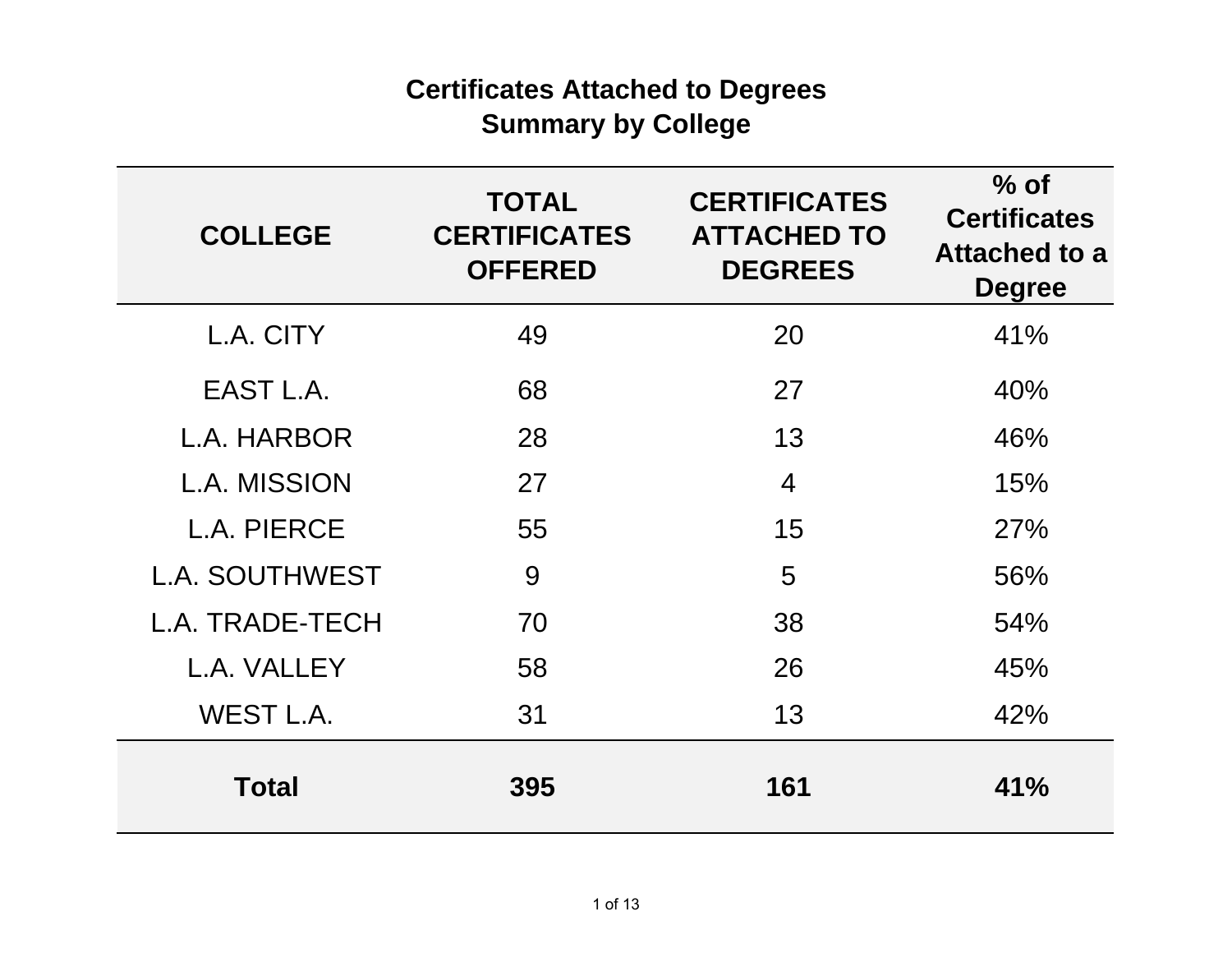# **Certificates Attached to Degrees L.A. City College**

| <b>COLLEGE</b> | <b>TITLE</b>                                                        | <b>AWARD</b>               |
|----------------|---------------------------------------------------------------------|----------------------------|
| L.A. CITY      | <b>Administration of Justice</b>                                    | A.A. Degree                |
|                | Administration of Justice                                           | Certificate                |
|                |                                                                     |                            |
| L.A. CITY      | <b>Administrative Office Assistant</b>                              | A.A. Degree                |
|                | <b>Administrative Office Assistant</b>                              | Certificate                |
|                |                                                                     |                            |
| L.A. CITY      | <b>Biomedical Electronics Technology</b>                            | A.A. Degree                |
|                | <b>Biomedical Electronics Technology</b>                            | Certificate                |
|                |                                                                     |                            |
| L.A. CITY      | <b>Business Administration</b>                                      | A.A. Degree                |
|                | <b>Business Administration</b>                                      | Certificate                |
|                |                                                                     |                            |
| L.A. CITY      | <b>Cinema Production</b>                                            | A.A. Degree                |
|                | Cinema Production                                                   | Certificate                |
|                |                                                                     |                            |
| L.A. CITY      | <b>Computer Applications Specialist</b>                             | A.A. Degree                |
|                | <b>Computer Applications Specialist</b>                             | Certificate                |
|                |                                                                     |                            |
| L.A. CITY      | <b>Computer Technology</b>                                          | A.S. Degree                |
|                | <b>Computer Technology</b>                                          | Certificate                |
|                |                                                                     |                            |
| L.A. CITY      | <b>Dental Technology</b>                                            |                            |
|                | <b>Dental Technology</b>                                            | A.S. Degree<br>Certificate |
|                |                                                                     |                            |
| L.A. CITY      | <b>Electronic Systems</b>                                           |                            |
|                | <b>Electronic Systems</b>                                           | A.S. Degree<br>Certificate |
|                |                                                                     |                            |
| L.A. CITY      |                                                                     |                            |
|                | <b>Engineering and Technology</b>                                   | A.A. Degree<br>Certificate |
|                | <b>Engineering and Technology</b>                                   |                            |
|                |                                                                     |                            |
| L.A. CITY      | <b>Finance and Banking</b>                                          | A.A. Degree                |
|                | <b>Finance and Banking</b>                                          | Certificate                |
| L.A. CITY      | <b>Human Services: Generalist</b>                                   |                            |
|                | Human Services : Generalist                                         | A.A. Degree<br>Certificate |
|                |                                                                     |                            |
| L.A. CITY      |                                                                     |                            |
|                | <b>Human Services: Drug/Alcohol</b><br>Human Services: Drug/Alcohol | A.A. Degree<br>Certificate |
|                |                                                                     |                            |
| L.A. CITY      | <b>Legal Office Assistant</b>                                       |                            |
|                | <b>Legal Office Assistant</b>                                       | A.A. Degree                |
|                |                                                                     | Certificate                |
| L.A. CITY      |                                                                     | A.A. Degree                |
|                | <b>Management</b>                                                   | Certificate                |
|                | Management                                                          |                            |
|                |                                                                     |                            |
| L.A. CITY      | <b>Management: Small Business</b>                                   | A.A. Degree                |
|                | <b>Management: Small Business</b>                                   | Certificate                |
|                |                                                                     |                            |
| L.A. CITY      | <b>Marketing</b><br>Marketing                                       | A.A. Degree<br>Certificate |
|                |                                                                     |                            |
| L.A. CITY      |                                                                     |                            |
|                | <b>Office Administration Expert</b>                                 | A.A. Degree                |
|                | <b>Office Administration Expert</b>                                 | Certificate                |
|                |                                                                     |                            |
| L.A. CITY      | <b>Pre-Nursing and Health Related Majors</b>                        | A.A. Degree                |
|                | Pre-Nursing and Health Related Majors                               | Certificate                |
|                |                                                                     |                            |
| L.A. CITY      | <b>Television Production</b>                                        | A.A. Degree                |
|                | <b>Television Production</b>                                        | Certificate                |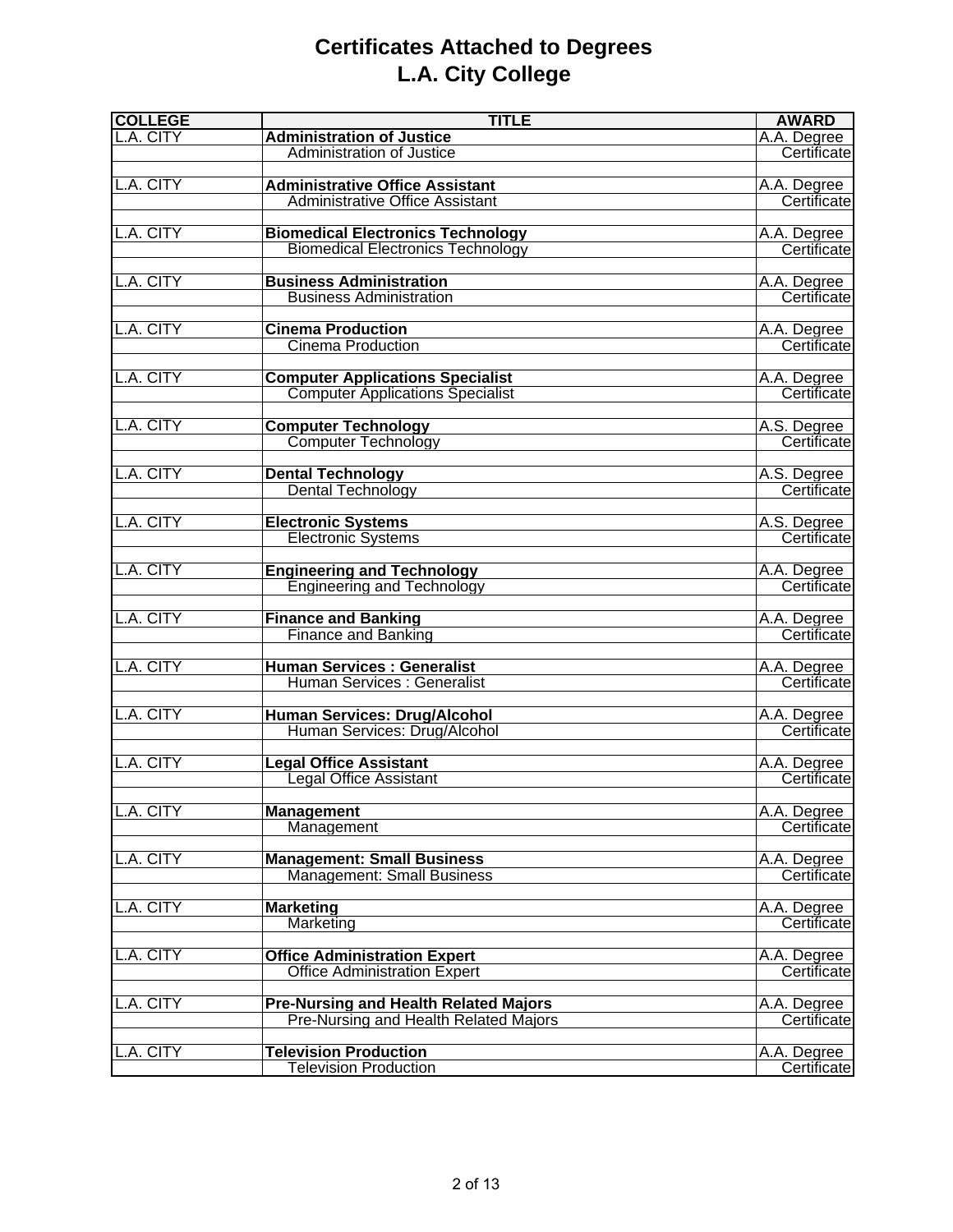## **Certificates Attached to Degrees East L.A. College**

| <b>COLLEGE</b> | <b>TITLE</b>                                         | <b>AWARD</b> |
|----------------|------------------------------------------------------|--------------|
| EAST L.A.      | <b>Accounting</b>                                    | A.A. Degree  |
|                | Accounting                                           | Certificate  |
|                |                                                      |              |
| EAST L.A.      | <b>Administration of Justice</b>                     | A.A. Degree  |
|                | <b>Administration of Justice</b>                     | Certificate  |
|                |                                                      |              |
| EAST L.A.      | <b>Animation</b>                                     | A.A. Degree  |
|                | Animation (Level I)                                  | Certificate  |
|                | Animation (Level II)                                 | Certificate  |
|                |                                                      |              |
| EAST L.A.      | <b>Architectural Computer-Aided Design</b>           | A.A. Degree  |
|                | Architectural Computer-Aided Design                  | Certificate  |
|                |                                                      |              |
| EAST L.A.      | <b>Architectural Drafting</b>                        | A.A. Degree  |
|                | <b>Architectural Drafting</b>                        | Certificate  |
|                |                                                      |              |
| EAST L.A.      | <b>Arts Graphic Communication</b>                    | A.A. Degree  |
|                | <b>Arts Graphic Communication</b>                    | Certificate  |
|                |                                                      |              |
| EAST L.A.      | <b>Automobile Technology</b>                         | A.S. Degree  |
|                | Automotive Technology                                | Certificate  |
|                |                                                      |              |
| EAST L.A.      | <b>Business Management</b>                           | A.A. Degree  |
|                | <b>Business Management</b>                           | Certificate  |
|                |                                                      |              |
| EAST L.A.      | <b>Community Health Worker</b>                       | A.S. Degree  |
|                | <b>Community Health Worker</b>                       | Certificate  |
|                |                                                      |              |
| EAST L.A.      | <b>Computer-Aided Drafting (CAD)</b>                 | A.S. Degree  |
|                | <b>Computer-Aided Drafting (CAD)</b>                 | Certificate  |
|                |                                                      |              |
| EAST L.A.      | <b>Desktop Publishing</b>                            | A.A. Degree  |
|                | <b>Desktop Publishing</b>                            | Certificate  |
|                |                                                      |              |
| EAST L.A.      | <b>Electron Microscopy Technician</b>                | A.S. Degree  |
|                | Electron Microscopy Technician                       | Certificate  |
|                |                                                      |              |
| EAST L.A.      | <b>Executive Assistant</b>                           | A.A. Degree  |
|                | <b>Executive Assistant</b>                           | Certificate  |
|                |                                                      |              |
| EAST L.A.      | <b>Health Information Technology</b>                 | A.S. Degree  |
|                | <b>Health Information Technology</b>                 | Certificate  |
|                |                                                      |              |
| EAST L.A.      | <b>Insurance: Property and Casualty</b>              | A.A. Degree  |
|                | Insurance: Property and Casualty                     | Certificate  |
|                |                                                      |              |
| EAST L.A.      | <b>Journalism</b>                                    | A.A. Degree  |
|                | Journalism                                           | Certificate  |
|                |                                                      |              |
| EAST L.A.      | <b>Legal Secretary</b>                               | A.A. Degree  |
|                | <b>Legal Secretary</b>                               | Certificate  |
|                |                                                      |              |
| EAST L.A.      | <b>Licensed Vocational Nurse to Registered Nurse</b> | A.S. Degree  |
|                | Licensed Vocational Nurse to Registered Nurse        | Certificate  |
|                |                                                      |              |
| EAST L.A.      | <b>Marketing</b>                                     | A.A. Degree  |
|                | Marketing                                            | Certificate  |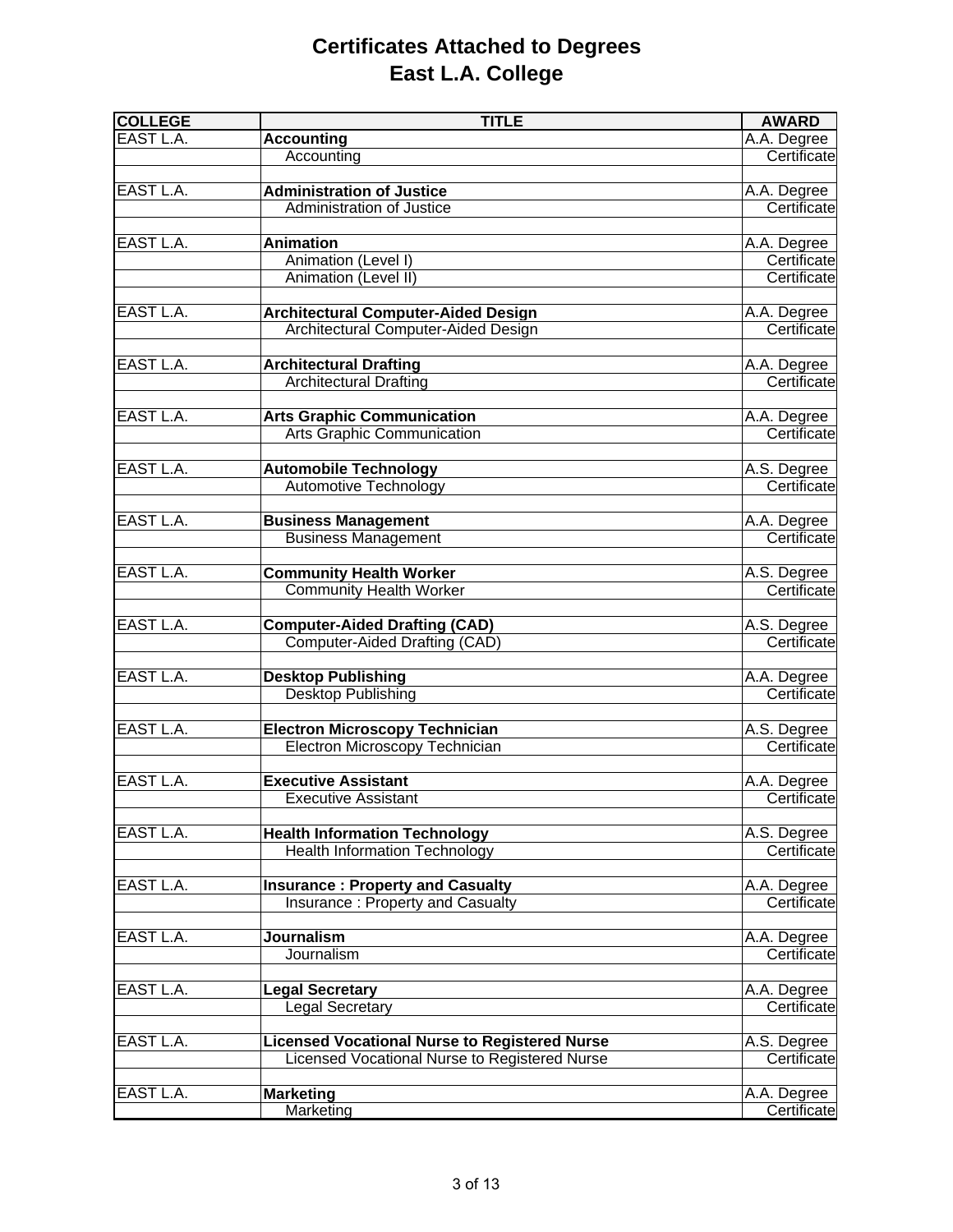## **Certificates Attached to Degrees East L.A. College**

| <b>COLLEGE</b> | <b>TITLE</b>                     | <b>AWARD</b> |
|----------------|----------------------------------|--------------|
| EAST L.A.      | <b>Medical Assistant</b>         | A.S. Degree  |
|                | <b>Medical Assistant</b>         | Certificate  |
| EAST L.A.      | <b>Medical Secretary</b>         | A.A. Degree  |
|                | <b>Medical Secretary</b>         | Certificate  |
| EAST L.A.      | <b>Multimedia</b>                | A.A. Degree  |
|                | Multimedia (Level I)             | Certificate  |
|                | Multimedia (Level II)            | Certificate  |
| EAST L.A.      | <b>Office Systems Specialist</b> | A.A. Degree  |
|                | <b>Office Systems Specialist</b> | Certificate  |
| EAST L.A.      | <b>Respiratory Therapy</b>       | A.S. Degree  |
|                | <b>Respiratory Therapy</b>       | Certificate  |
| EAST L.A.      | <b>Technology and Logistics</b>  | A.S. Degree  |
|                | <b>Technology and Logistics</b>  | Certificate  |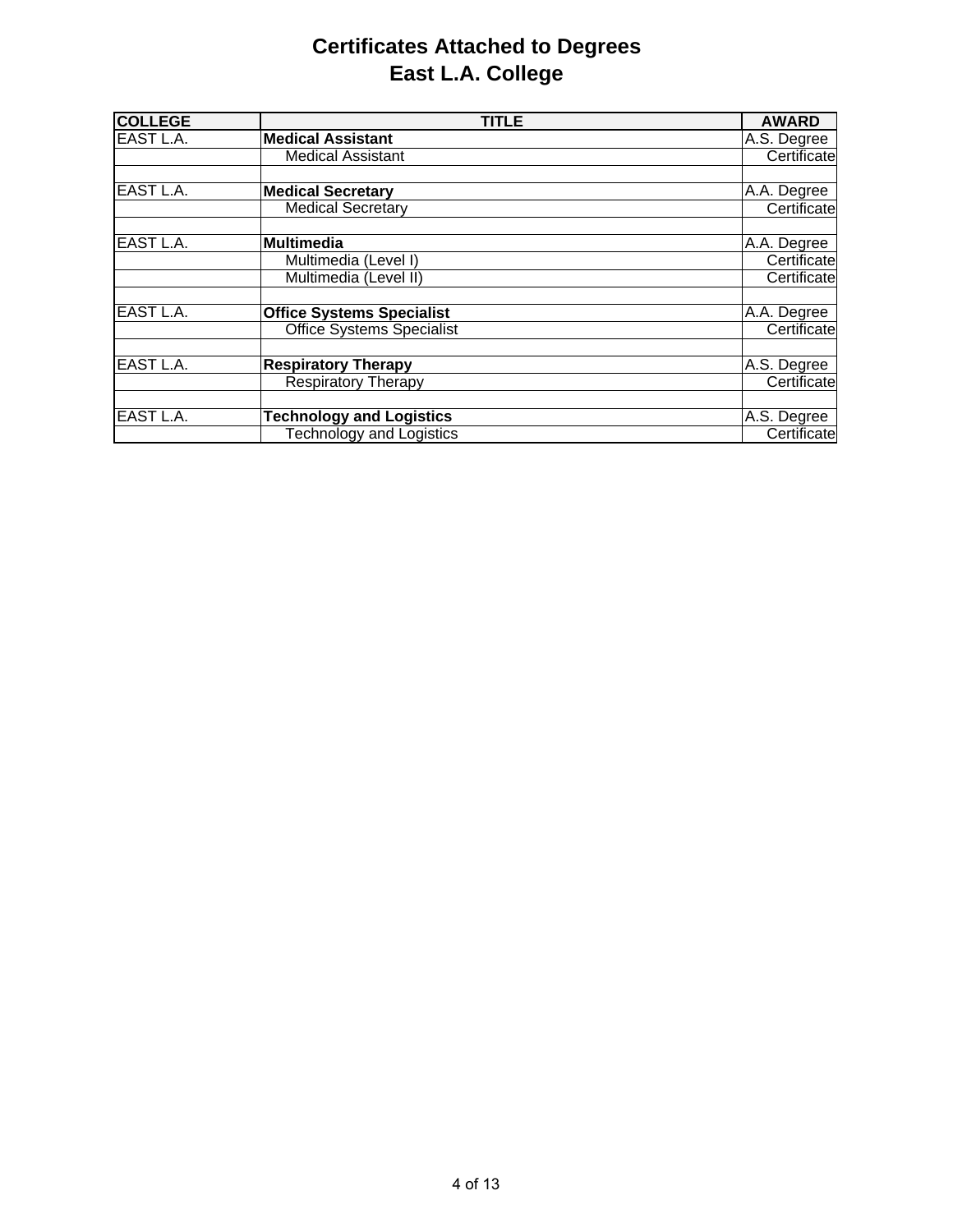# **Certificates Attached to Degrees L.A. Harbor College**

| <b>COLLEGE</b>   | <b>TITLE</b>                                                   | <b>AWARD</b>               |
|------------------|----------------------------------------------------------------|----------------------------|
| L.A. HARBOR      | <b>Administration of Justice</b>                               | A.S. Degree                |
|                  | <b>Administration of Justice</b>                               | Certificate                |
|                  |                                                                |                            |
| L.A. HARBOR      | <b>Architectural Technology</b>                                | A.S. Degree                |
|                  | <b>Architectural Technology</b>                                | Certificate                |
| A. HARBOR        | <b>Business Administration</b>                                 | A.S. Degree                |
|                  | <b>Business Administration</b>                                 | Certificate                |
|                  |                                                                |                            |
| L.A. HARBOR      | <b>Child Development</b>                                       | A.S. Degree                |
|                  | <b>Child Development</b>                                       | Certificate                |
|                  |                                                                |                            |
| L.A. HARBOR      | <b>Computer Technology</b>                                     | A.S. Degree                |
|                  | <b>Computer Technology</b>                                     | Certificate                |
| <b>A. HARBOR</b> |                                                                |                            |
|                  | <b>Culinary Arts</b>                                           | A.S. Degree<br>Certificate |
|                  | <b>Culinary Arts</b>                                           |                            |
| L.A. HARBOR      | <b>Electro-Mechanical Engineering Technologist</b>             | A.S. Degree                |
|                  | Electro-Mechanical Engineering Technologist                    | Certificate                |
|                  |                                                                |                            |
| L.A. HARBOR      | <b>Fire Technology</b>                                         | A.S. Degree                |
|                  | Fire Technology                                                | Certificate                |
| L.A. HARBOR      |                                                                |                            |
|                  | <b>Legal Office Assistant</b><br><b>Legal Office Assistant</b> | A.S. Degree<br>Certificate |
|                  |                                                                |                            |
| A. HARBOR        | <b>Medical Office Assistant</b>                                | A.S. Degree                |
|                  | <b>Medical Office Assistant</b>                                | Certificate                |
|                  |                                                                |                            |
| L.A. HARBOR      | <b>Office Automation</b>                                       | A.S. Degree                |
|                  | <b>Office Automation</b>                                       | Certificate                |
| A. HARBOR        | <b>Process Plant Technology</b>                                | A.S. Degree                |
|                  | Process Plant Technology                                       | Certificate                |
|                  |                                                                |                            |
| .A. HARBOR       | <b>Real Estate</b>                                             | A.S. Degree                |
|                  | <b>Real Estate</b>                                             | Certificate                |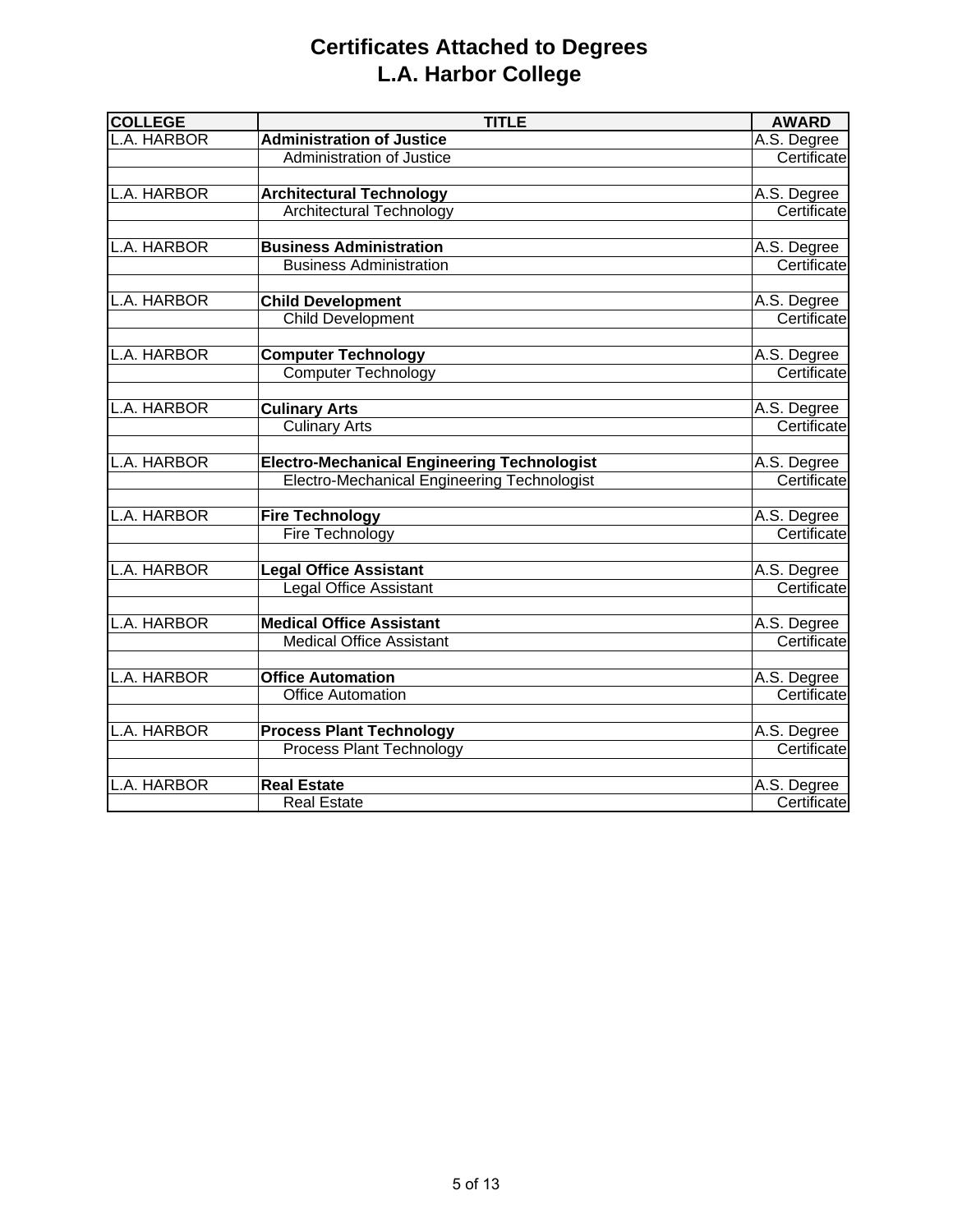# **Certificates Attached to Degrees L.A. Mission College**

| <b>COLLEGE</b>      | TITLE                                    | <b>AWARD</b> |
|---------------------|------------------------------------------|--------------|
| <b>L.A. MISSION</b> | <b>Consumer Education and Management</b> | A.A. Degree  |
|                     | <b>Consumer Education and Management</b> | Certificate  |
|                     |                                          |              |
| <b>L.A. MISSION</b> | Gerontology                              | A.A. Degree  |
|                     | Gerontology                              | Certificate  |
| <b>L.A. MISSION</b> | <b>Interior Design</b>                   | A.A. Degree  |
|                     | <b>Interior Design</b>                   | Certificate  |
| <b>L.A. MISSION</b> | <b>Legal Assisting (Paralegal)</b>       | A.A. Degree  |
|                     | Legal Assisting (Paralegal)              | Certificate  |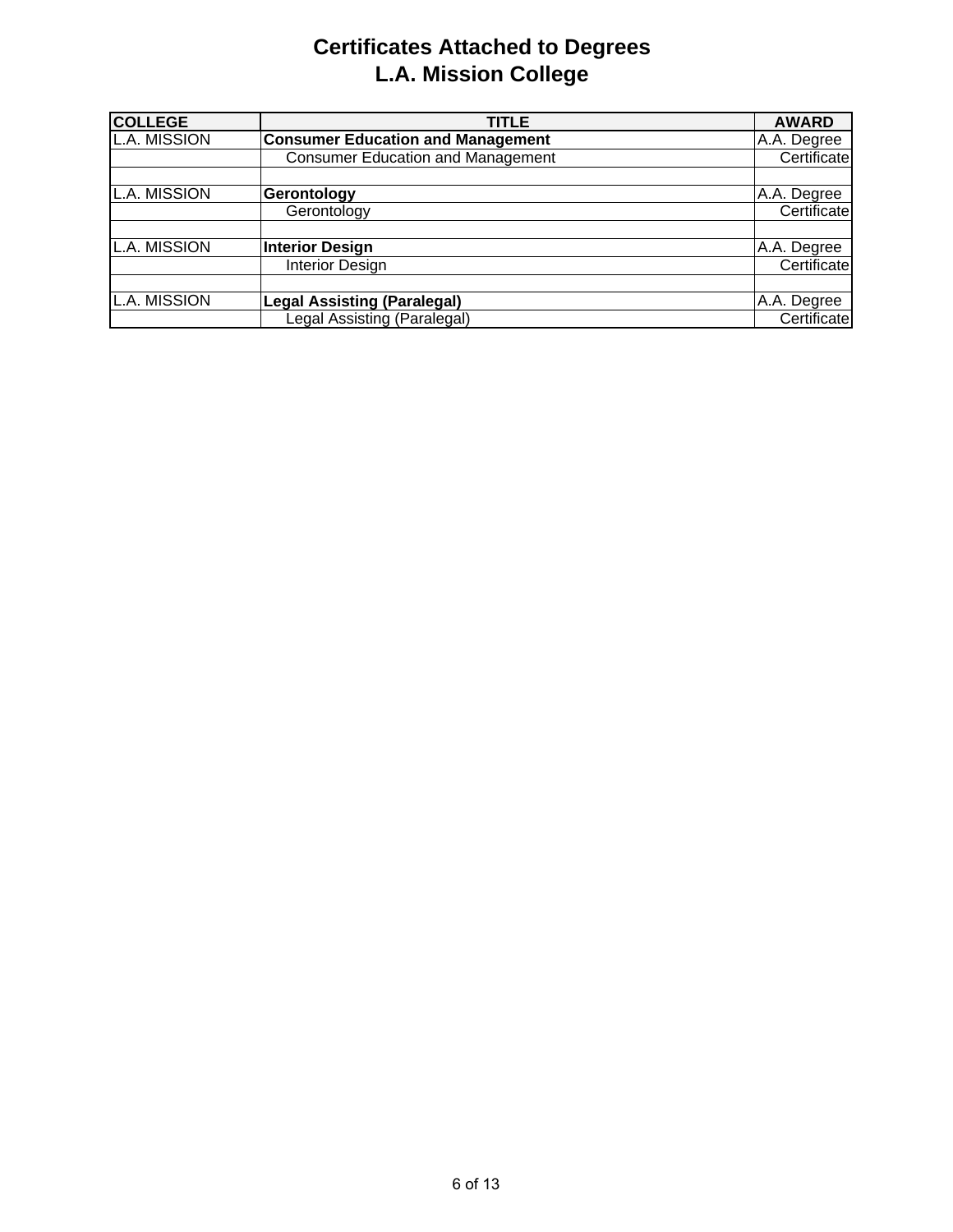# **Certificates Attached to Degrees L.A. Pierce College**

| <b>TITLE</b>             | <b>AWARD</b>                                                                                                                                                                                                                                                                                                                                                                                                                                                                                                                                                                                                                                                                                                                                                                                                                                                                                                                       |
|--------------------------|------------------------------------------------------------------------------------------------------------------------------------------------------------------------------------------------------------------------------------------------------------------------------------------------------------------------------------------------------------------------------------------------------------------------------------------------------------------------------------------------------------------------------------------------------------------------------------------------------------------------------------------------------------------------------------------------------------------------------------------------------------------------------------------------------------------------------------------------------------------------------------------------------------------------------------|
| <b>Accounting</b>        | A.A. Degree                                                                                                                                                                                                                                                                                                                                                                                                                                                                                                                                                                                                                                                                                                                                                                                                                                                                                                                        |
| Accounting               | Certificate                                                                                                                                                                                                                                                                                                                                                                                                                                                                                                                                                                                                                                                                                                                                                                                                                                                                                                                        |
|                          |                                                                                                                                                                                                                                                                                                                                                                                                                                                                                                                                                                                                                                                                                                                                                                                                                                                                                                                                    |
| <b>Addiction Studies</b> | A.A. Degree                                                                                                                                                                                                                                                                                                                                                                                                                                                                                                                                                                                                                                                                                                                                                                                                                                                                                                                        |
|                          | Certificate                                                                                                                                                                                                                                                                                                                                                                                                                                                                                                                                                                                                                                                                                                                                                                                                                                                                                                                        |
|                          |                                                                                                                                                                                                                                                                                                                                                                                                                                                                                                                                                                                                                                                                                                                                                                                                                                                                                                                                    |
|                          | A.A. Degree                                                                                                                                                                                                                                                                                                                                                                                                                                                                                                                                                                                                                                                                                                                                                                                                                                                                                                                        |
|                          | Certificate                                                                                                                                                                                                                                                                                                                                                                                                                                                                                                                                                                                                                                                                                                                                                                                                                                                                                                                        |
|                          |                                                                                                                                                                                                                                                                                                                                                                                                                                                                                                                                                                                                                                                                                                                                                                                                                                                                                                                                    |
|                          | A.A. Degree                                                                                                                                                                                                                                                                                                                                                                                                                                                                                                                                                                                                                                                                                                                                                                                                                                                                                                                        |
|                          | Certificate                                                                                                                                                                                                                                                                                                                                                                                                                                                                                                                                                                                                                                                                                                                                                                                                                                                                                                                        |
|                          |                                                                                                                                                                                                                                                                                                                                                                                                                                                                                                                                                                                                                                                                                                                                                                                                                                                                                                                                    |
|                          | A.S. Degree                                                                                                                                                                                                                                                                                                                                                                                                                                                                                                                                                                                                                                                                                                                                                                                                                                                                                                                        |
|                          | Certificate                                                                                                                                                                                                                                                                                                                                                                                                                                                                                                                                                                                                                                                                                                                                                                                                                                                                                                                        |
|                          |                                                                                                                                                                                                                                                                                                                                                                                                                                                                                                                                                                                                                                                                                                                                                                                                                                                                                                                                    |
|                          | A.A. Degree<br>Certificate                                                                                                                                                                                                                                                                                                                                                                                                                                                                                                                                                                                                                                                                                                                                                                                                                                                                                                         |
|                          |                                                                                                                                                                                                                                                                                                                                                                                                                                                                                                                                                                                                                                                                                                                                                                                                                                                                                                                                    |
|                          | A.S. Degree                                                                                                                                                                                                                                                                                                                                                                                                                                                                                                                                                                                                                                                                                                                                                                                                                                                                                                                        |
|                          | Certificate                                                                                                                                                                                                                                                                                                                                                                                                                                                                                                                                                                                                                                                                                                                                                                                                                                                                                                                        |
|                          |                                                                                                                                                                                                                                                                                                                                                                                                                                                                                                                                                                                                                                                                                                                                                                                                                                                                                                                                    |
|                          | A.S. Degree                                                                                                                                                                                                                                                                                                                                                                                                                                                                                                                                                                                                                                                                                                                                                                                                                                                                                                                        |
|                          | Certificate                                                                                                                                                                                                                                                                                                                                                                                                                                                                                                                                                                                                                                                                                                                                                                                                                                                                                                                        |
|                          |                                                                                                                                                                                                                                                                                                                                                                                                                                                                                                                                                                                                                                                                                                                                                                                                                                                                                                                                    |
|                          | A.A. Degree                                                                                                                                                                                                                                                                                                                                                                                                                                                                                                                                                                                                                                                                                                                                                                                                                                                                                                                        |
|                          | Certificate                                                                                                                                                                                                                                                                                                                                                                                                                                                                                                                                                                                                                                                                                                                                                                                                                                                                                                                        |
|                          |                                                                                                                                                                                                                                                                                                                                                                                                                                                                                                                                                                                                                                                                                                                                                                                                                                                                                                                                    |
| <b>Horse Science</b>     | A.S. Degree                                                                                                                                                                                                                                                                                                                                                                                                                                                                                                                                                                                                                                                                                                                                                                                                                                                                                                                        |
| <b>Horse Science</b>     | Certificate                                                                                                                                                                                                                                                                                                                                                                                                                                                                                                                                                                                                                                                                                                                                                                                                                                                                                                                        |
|                          |                                                                                                                                                                                                                                                                                                                                                                                                                                                                                                                                                                                                                                                                                                                                                                                                                                                                                                                                    |
|                          | A.A. Degree                                                                                                                                                                                                                                                                                                                                                                                                                                                                                                                                                                                                                                                                                                                                                                                                                                                                                                                        |
|                          | Certificate                                                                                                                                                                                                                                                                                                                                                                                                                                                                                                                                                                                                                                                                                                                                                                                                                                                                                                                        |
|                          |                                                                                                                                                                                                                                                                                                                                                                                                                                                                                                                                                                                                                                                                                                                                                                                                                                                                                                                                    |
|                          | A.A. Degree                                                                                                                                                                                                                                                                                                                                                                                                                                                                                                                                                                                                                                                                                                                                                                                                                                                                                                                        |
|                          | Certificate                                                                                                                                                                                                                                                                                                                                                                                                                                                                                                                                                                                                                                                                                                                                                                                                                                                                                                                        |
|                          |                                                                                                                                                                                                                                                                                                                                                                                                                                                                                                                                                                                                                                                                                                                                                                                                                                                                                                                                    |
|                          | A.S. Degree                                                                                                                                                                                                                                                                                                                                                                                                                                                                                                                                                                                                                                                                                                                                                                                                                                                                                                                        |
|                          | Certificate                                                                                                                                                                                                                                                                                                                                                                                                                                                                                                                                                                                                                                                                                                                                                                                                                                                                                                                        |
|                          | A.A. Degree                                                                                                                                                                                                                                                                                                                                                                                                                                                                                                                                                                                                                                                                                                                                                                                                                                                                                                                        |
|                          | Certificate                                                                                                                                                                                                                                                                                                                                                                                                                                                                                                                                                                                                                                                                                                                                                                                                                                                                                                                        |
|                          |                                                                                                                                                                                                                                                                                                                                                                                                                                                                                                                                                                                                                                                                                                                                                                                                                                                                                                                                    |
|                          | A.A. Degree                                                                                                                                                                                                                                                                                                                                                                                                                                                                                                                                                                                                                                                                                                                                                                                                                                                                                                                        |
|                          | Certificate                                                                                                                                                                                                                                                                                                                                                                                                                                                                                                                                                                                                                                                                                                                                                                                                                                                                                                                        |
|                          | <b>Addiction Studies</b><br><b>Administrative Professional</b><br>Administrative Professional<br><b>Architectural Technology</b><br><b>Architectural Technology</b><br><b>Automotive Service Technology</b><br><b>Automotive Service Technology</b><br><b>Computer Applications &amp; Office Technologies: Gen Administrat</b><br>Computer Applications & Office Technologies: Gen Administrat<br><b>Engineering Graphics and Design Technology</b><br><b>Engineering Graphics and Design Technology</b><br><b>Floral Design and Management</b><br><b>Floral Design and Management</b><br><b>Graphic Design</b><br>Graphic Design<br><b>Legal Office Procedures</b><br><b>Legal Office Procedures</b><br><b>Marketing</b><br>Marketing<br><b>Numerical Control Programming</b><br><b>Numerical Control Programming</b><br>Photojournalism<br>Photojournalism<br><b>Programming for Business</b><br><b>Programming for Business</b> |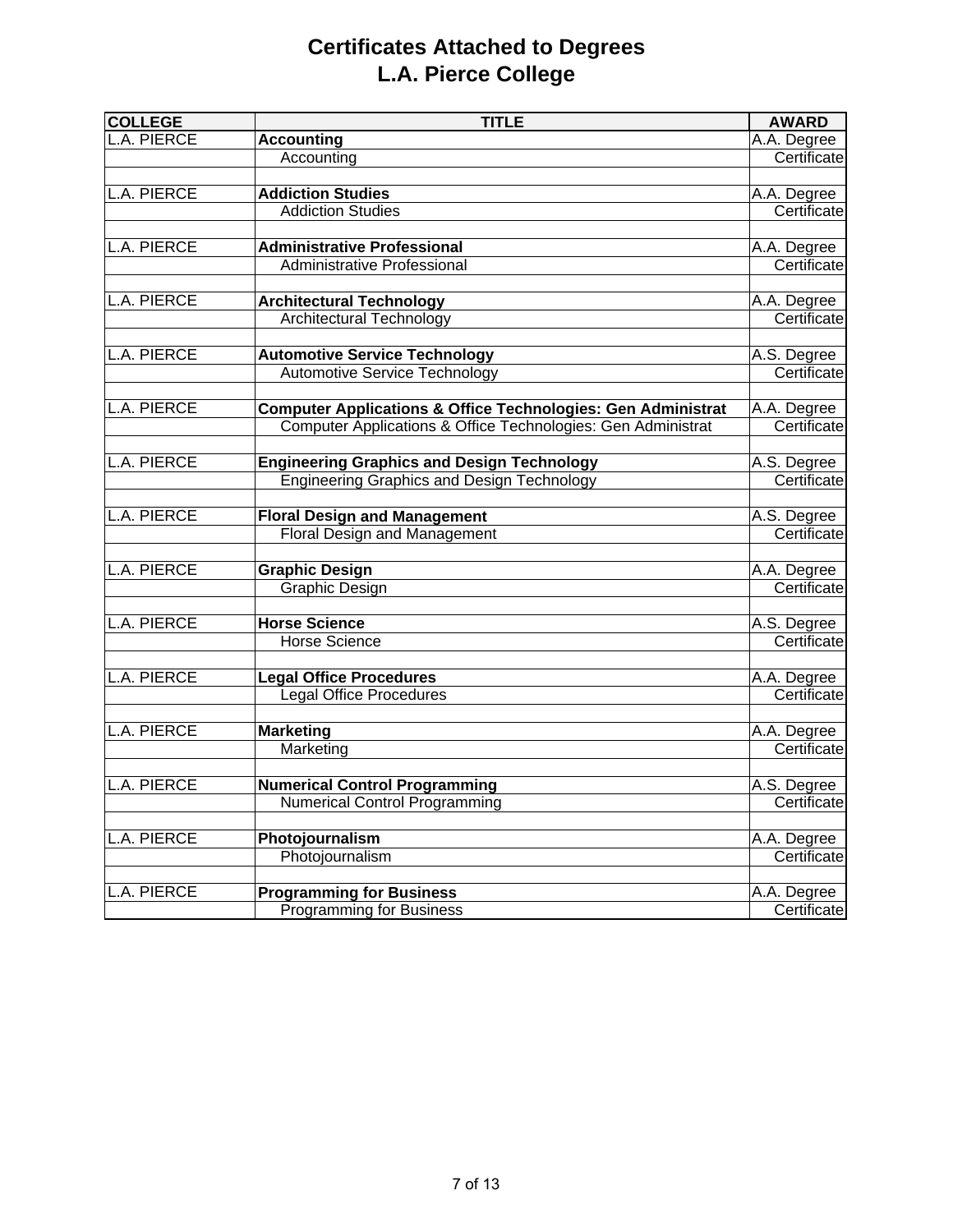# **Certificates Attached to Degrees L.A. Southwest College**

| <b>COLLEGE</b> | <b>TITLE</b>                                                | <b>AWARD</b>  |
|----------------|-------------------------------------------------------------|---------------|
| L.A. SOUTHWEST | <b>Administration of Justice</b>                            | A.S.-T Degree |
|                | Administration of Justice                                   | Certificate   |
|                |                                                             |               |
| L.A. SOUTHWEST | <b>Business Administration: Accounting/General Business</b> | A.A. Degree   |
|                | <b>Business Administration: Accounting/General Business</b> | Certificate   |
|                |                                                             |               |
| L.A. SOUTHWEST | <b>Business Administration: Banking and Finance</b>         | A.A. Degree   |
|                | Business Administration: Banking and Finance                | Certificate   |
|                |                                                             |               |
| L.A. SOUTHWEST | <b>Business Administration: Economics</b>                   | A.A. Degree   |
|                | <b>Business Administration: Economics</b>                   | Certificate   |
|                |                                                             |               |
| L.A. SOUTHWEST | <b>Management/Supervision</b>                               | A.A. Degree   |
|                | Management/Supervision                                      | Certificate   |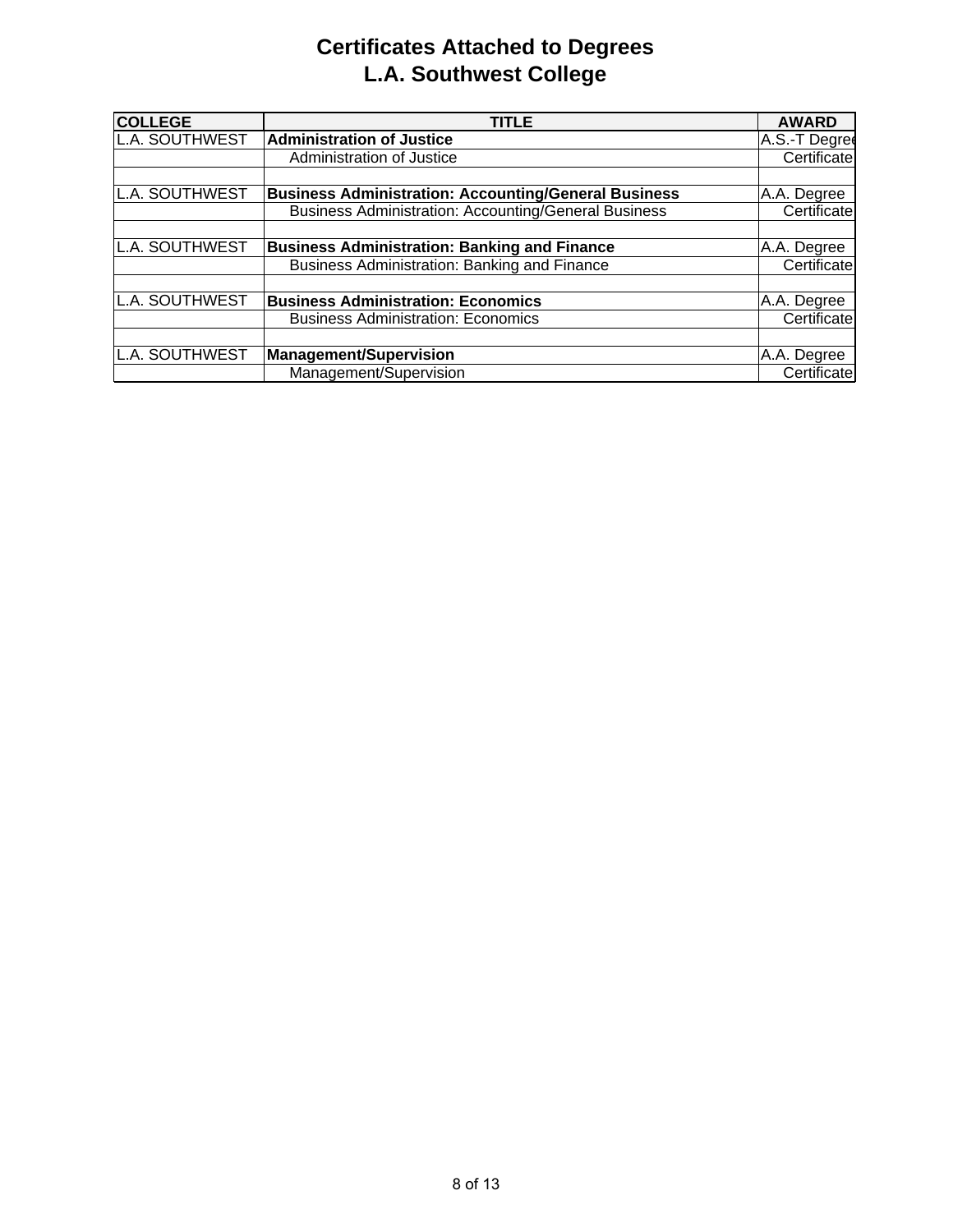## **Certificates Attached to Degrees L.A. Trade-Tech College**

| <b>COLLEGE</b>         | <b>TITLE</b>                                                                                      | <b>AWARD</b>               |
|------------------------|---------------------------------------------------------------------------------------------------|----------------------------|
| L.A. TRADE-TECH        | <b>Architectural Technology</b>                                                                   | A.A. Degree                |
|                        | <b>Architectural Technology</b>                                                                   | Certificate                |
|                        |                                                                                                   |                            |
| L.A. TRADE-TECH        | <b>Automotive and Related Technology</b>                                                          | A.S. Degree                |
|                        | <b>Automotive and Related Technology</b>                                                          | Certificate                |
|                        |                                                                                                   |                            |
| <b>L.A. TRADE-TECH</b> | <b>Automotive Collision Repair</b>                                                                | A.S. Degree                |
|                        | <b>Automotive Collision Repair</b>                                                                | Certificate                |
|                        |                                                                                                   |                            |
| L.A. TRADE-TECH        | <b>Baking Professional</b>                                                                        | A.A. Degree                |
|                        | <b>Baking Professional</b>                                                                        | Certificate                |
|                        |                                                                                                   |                            |
| L.A. TRADE-TECH        | <b>Carpentry</b>                                                                                  | A.S. Degree                |
|                        | Carpentry                                                                                         | Certificate                |
|                        |                                                                                                   |                            |
| L.A. TRADE-TECH        | <b>Carpentry - Construction Technologies</b>                                                      | A.A. Degree                |
|                        | <b>Carpentry - Construction Technologies</b>                                                      | Certificate                |
|                        |                                                                                                   |                            |
| L.A. TRADE-TECH        | <b>Chemical Technology</b>                                                                        | A.S. Degree                |
|                        | <b>Chemical Technology</b>                                                                        | Certificate                |
|                        |                                                                                                   |                            |
| L.A. TRADE-TECH        |                                                                                                   |                            |
|                        | <b>Community Planning &amp; Economic Development</b><br>Community Planning & Economic Development | A.A. Degree<br>Certificate |
|                        |                                                                                                   |                            |
| L.A. TRADE-TECH        |                                                                                                   |                            |
|                        | <b>Comp App &amp; Office Tech: Information Processing Specialist</b>                              | A.A. Degree                |
|                        | Comp App & Office Tech: Information Processing Specialist                                         | Certificate                |
|                        |                                                                                                   |                            |
| L.A. TRADE-TECH        | Comp App & Office Tech: Office Assistant-Clerical                                                 | A.A. Degree                |
|                        | Comp App & Office Tech: Office Assistant-Clerical                                                 | Certificate                |
|                        |                                                                                                   |                            |
| L.A. TRADE-TECH        | <b>Computer App &amp; Office Tech: Administrative Asst</b>                                        | A.A. Degree                |
|                        | Computer App & Office Tech: Administrative Asst                                                   | Certificate                |
|                        |                                                                                                   |                            |
| L.A. TRADE-TECH        | <b>Computer Information Systems</b>                                                               | A.S. Degree                |
|                        | <b>Computer Information Systems</b>                                                               | Certificate                |
|                        |                                                                                                   |                            |
| L.A. TRADE-TECH        | <b>Correctional Science</b>                                                                       | A.S. Degree                |
|                        | <b>Correctional Science</b>                                                                       | Certificate                |
|                        |                                                                                                   |                            |
| L.A. TRADE-TECH        | Cosmetology                                                                                       | A.A. Degree                |
|                        | Cosmetology                                                                                       | Certificate                |
|                        |                                                                                                   |                            |
| L.A. TRADE-TECH        | <b>Culinary Arts</b>                                                                              | A.A. Degree                |
|                        | <b>Culinary Arts</b>                                                                              | Certificate                |
|                        |                                                                                                   |                            |
| <b>L.A. TRADE-TECH</b> | <b>Diesel and Related Technology</b>                                                              | A.S. Degree                |
|                        | Diesel and Related Technology                                                                     | Certificate                |
|                        |                                                                                                   |                            |
| L.A. TRADE-TECH        | <b>Electrical Construction &amp; Maintenance: Construction Tech</b>                               | A.A. Degree                |
|                        | Electrical Construction & Maintenance: Construction Tech                                          | Certificate                |
|                        |                                                                                                   |                            |
| L.A. TRADE-TECH        | <b>Electrical Construction and Maintenance</b>                                                    | A.S. Degree                |
|                        | <b>Electrical Construction and Maintenance</b>                                                    | Certificate                |
|                        |                                                                                                   |                            |
| L.A. TRADE-TECH        | <b>Electronics Communications</b>                                                                 | A.S. Degree                |
|                        | <b>Electronics Communications</b>                                                                 | Certificate                |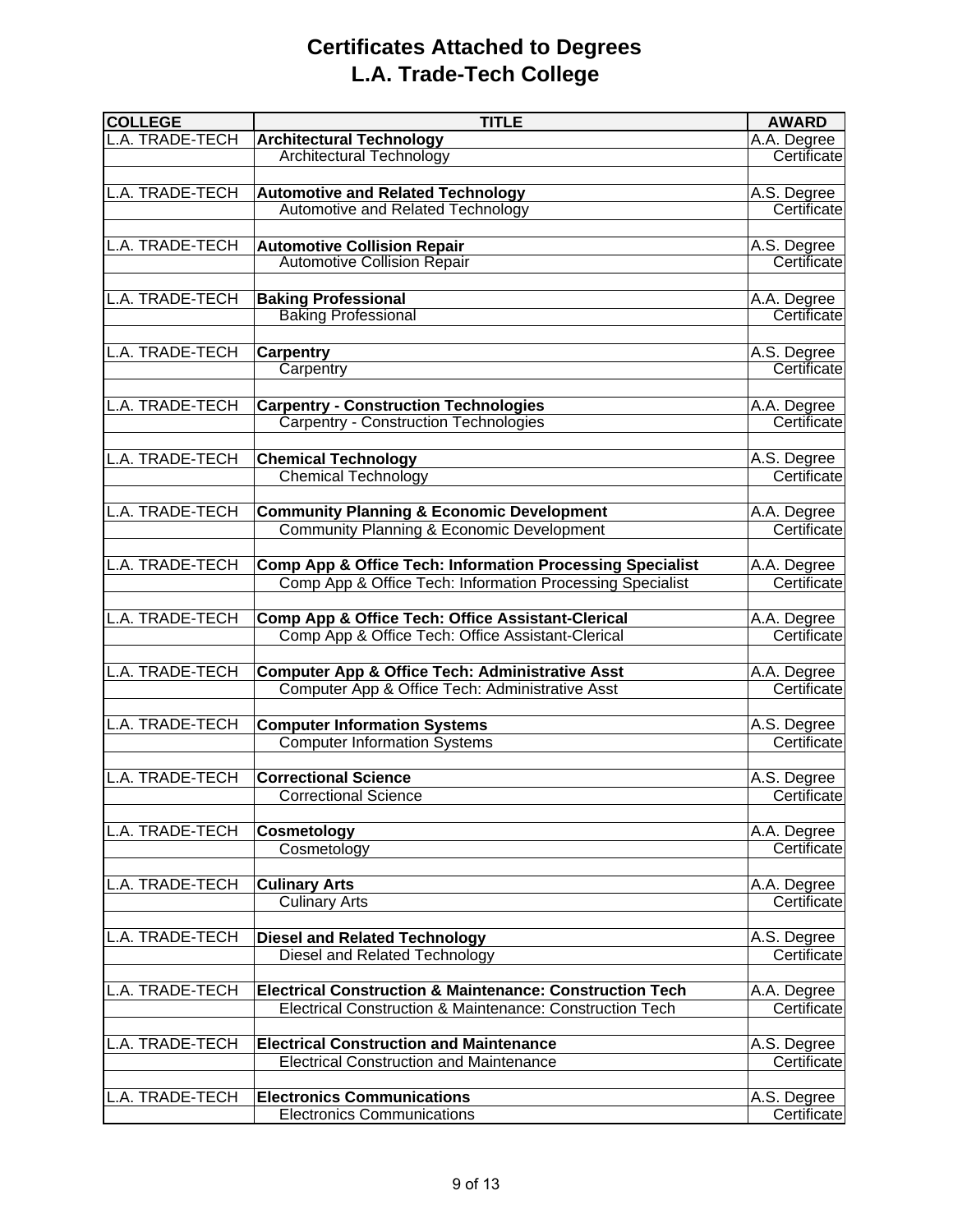## **Certificates Attached to Degrees L.A. Trade-Tech College**

| <b>COLLEGE</b>         | <b>TITLE</b>                                          | <b>AWARD</b> |
|------------------------|-------------------------------------------------------|--------------|
| L.A. TRADE-TECH        | <b>Fashion Design</b>                                 | A.A. Degree  |
|                        | Fashion Design                                        | Certificate  |
|                        |                                                       |              |
| L.A. TRADE-TECH        | <b>Fashion Merchandising</b>                          | A.S. Degree  |
|                        | <b>Fashion Merchandising</b>                          | Certificate  |
|                        |                                                       |              |
| <b>L.A. TRADE-TECH</b> | <b>Fashion Technology</b>                             | A.A. Degree  |
|                        | <b>Fashion Technology</b>                             | Certificate  |
|                        |                                                       |              |
| L.A. TRADE-TECH        | <b>Labor Studies</b>                                  | A.A. Degree  |
|                        | <b>Labor Studies</b>                                  | Certificate  |
|                        |                                                       |              |
| L.A. TRADE-TECH        | <b>Machine Shop: CNC</b>                              | A.S. Degree  |
|                        | Machine Shop: CNC                                     | Certificate  |
|                        |                                                       |              |
| L.A. TRADE-TECH        | <b>Management/Supervision</b>                         | A.A. Degree  |
|                        | Management/Supervision                                | Certificate  |
| L.A. TRADE-TECH        | <b>Marketing and Public Relations</b>                 | A.A. Degree  |
|                        | Marketing and Public Relations                        | Certificate  |
|                        |                                                       |              |
| L.A. TRADE-TECH        | <b>Microcomputer Technician</b>                       | A.S. Degree  |
|                        | Microcomputer Technician                              | Certificate  |
|                        |                                                       |              |
| L.A. TRADE-TECH        | Mortgage Finance                                      | A.A. Degree  |
|                        | Mortgage Finance                                      | Certificate  |
|                        |                                                       |              |
| L.A. TRADE-TECH        | <b>Nursing (Vocational)</b>                           | A.S. Degree  |
|                        | Nursing (Vocational)                                  | Certificate  |
|                        |                                                       |              |
| <b>L.A. TRADE-TECH</b> | <b>Paralegal Studies</b>                              | A.A. Degree  |
|                        | <b>Paralegal Studies</b>                              | Certificate  |
|                        |                                                       |              |
| L.A. TRADE-TECH        | Plumbing                                              | A.S. Degree  |
|                        | Plumbing                                              | Certificate  |
|                        |                                                       |              |
| L.A. TRADE-TECH        | <b>Plumbing: Construction Tech</b>                    | A.A. Degree  |
|                        | Plumbing: Construction Tech                           | Certificate  |
|                        |                                                       |              |
| L.A. TRADE-TECH        | <b>Process Technology</b>                             | A.S. Degree  |
|                        | Process Technology                                    | Certificate  |
|                        |                                                       |              |
| L.A. TRADE-TECH        | <b>Real Estate</b>                                    | A.A. Degree  |
|                        | <b>Real Estate</b>                                    | Certificate  |
| L.A. TRADE-TECH        | <b>Refrigeration &amp; Air Conditioning Mechanics</b> | A.S. Degree  |
|                        | Refrigeration & Air Conditioning Mechanics            | Certificate  |
|                        |                                                       |              |
| L.A. TRADE-TECH        | <b>Sign Graphics</b>                                  | A.A. Degree  |
|                        | <b>Sign Graphics</b>                                  | Certificate  |
|                        |                                                       |              |
| <b>L.A. TRADE-TECH</b> | <b>Street Maintenance Technology</b>                  | A.A. Degree  |
|                        | <b>Street Maintenance Technology</b>                  | Certificate  |
|                        |                                                       |              |
| L.A. TRADE-TECH        | <b>Visual Communications</b>                          | A.A. Degree  |
|                        | <b>Visual Communications</b>                          | Certificate  |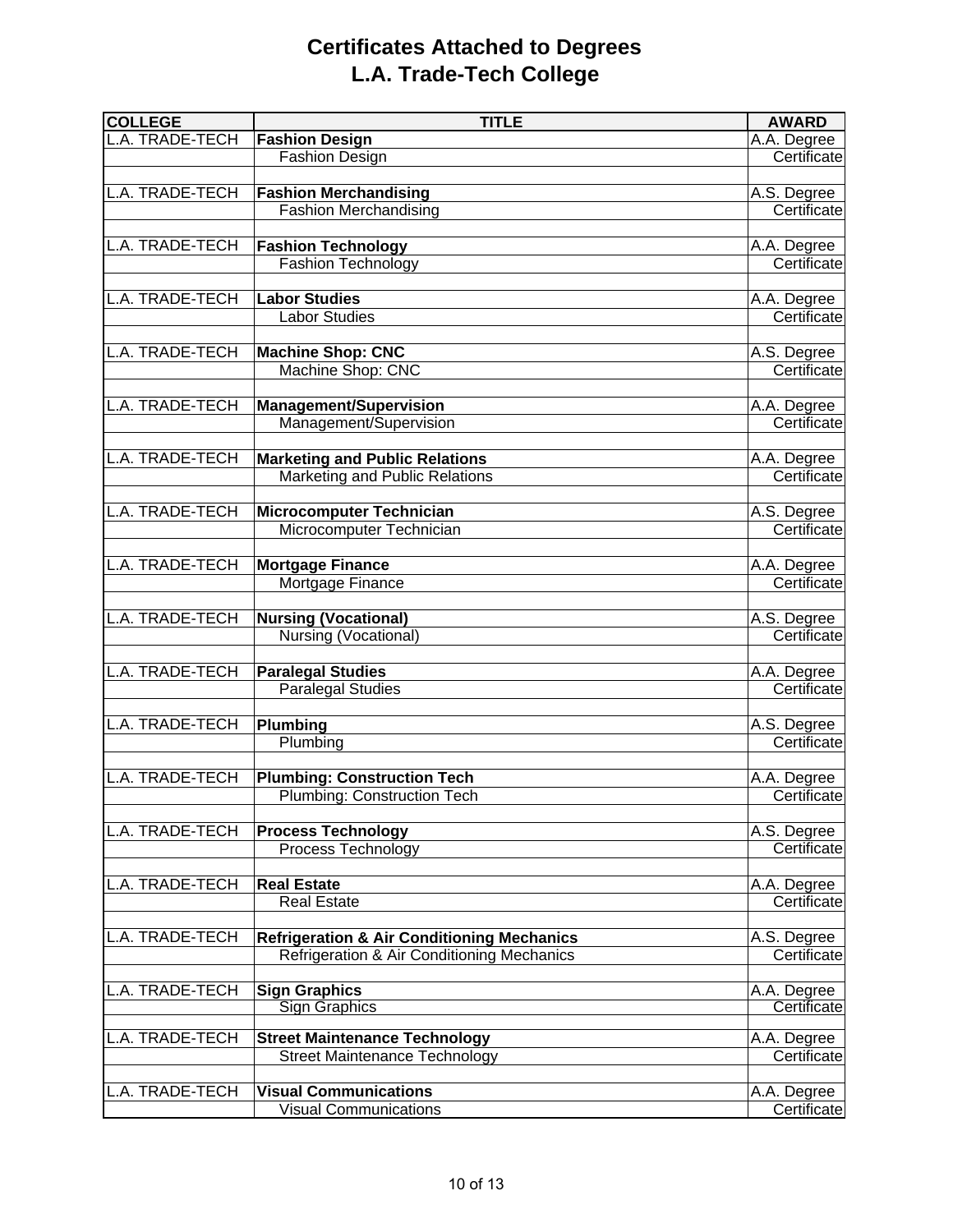# **Certificates Attached to Degrees L.A. Valley College**

| <b>COLLEGE</b> | <b>TITLE</b>                                            | <b>AWARD</b> |
|----------------|---------------------------------------------------------|--------------|
| L.A. VALLEY    | <b>Accounting</b>                                       | A.A. Degree  |
|                | Accounting                                              | Certificate  |
|                |                                                         |              |
| L.A. VALLEY    | <b>Administration of Justice</b>                        | A.A. Degree  |
|                | Administration of Justice                               | Certificate  |
|                |                                                         |              |
| L.A. VALLEY    | <b>Broadcasting: Performance</b>                        | A.A. Degree  |
|                | <b>Broadcasting: Performance</b>                        | Certificate  |
|                |                                                         |              |
| L.A. VALLEY    | <b>Broadcasting: Radio</b>                              | A.A. Degree  |
|                | <b>Broadcasting: Radio</b>                              | Certificate  |
|                |                                                         |              |
| L.A. VALLEY    | <b>Broadcasting: Television</b>                         | A.A. Degree  |
|                | <b>Broadcasting: Television</b>                         | Certificate  |
|                |                                                         |              |
| L.A. VALLEY    | <b>CAOT: Administrative Assistant</b>                   | A.A. Degree  |
|                | <b>CAOT: Administrative Assistant</b>                   | Certificate  |
|                |                                                         |              |
| L.A. VALLEY    | <b>CAOT: Computer Applications Specialist</b>           | A.A. Degree  |
|                | <b>CAOT: Computer Applications Specialist</b>           | Certificate  |
|                |                                                         |              |
| L.A. VALLEY    | <b>Correctional Science</b>                             | A.A. Degree  |
|                | <b>Correctional Science</b>                             | Certificate  |
|                |                                                         |              |
| L.A. VALLEY    | <b>Electronics: Biomedical Instrumentation</b>          | A.S. Degree  |
|                | Electronics: Biomedical Instrumentation                 | Certificate  |
|                |                                                         |              |
| L.A. VALLEY    | <b>Engineering Technology: Industrial/Manufacturing</b> | A.S. Degree  |
|                | Engineering Technology: Industrial/Manufacturing        | Certificate  |
|                |                                                         |              |
| .A. VALLEY     | <b>Fire Technology</b>                                  | A.S. Degree  |
|                | Fire Technology                                         | Certificate  |
|                |                                                         |              |
| A. VALLEY      | <b>Journalism: Magazine</b>                             | A.A. Degree  |
|                | Journalism: Magazine                                    | Certificate  |
|                |                                                         |              |
| L.A. VALLEY    | Journalism: Newspaper                                   | A.A. Degree  |
|                | Journalism: Newspaper                                   | Certificate  |
|                |                                                         |              |
| L.A. VALLEY    | Journalism: Photojournalism                             | A.A. Degree  |
|                | Journalism: Photojournalism                             | Certificate  |
|                |                                                         |              |
| L.A. VALLEY    | <b>Manufacturing Technology: Metal Machining</b>        | A.S. Degree  |
|                | Manufacturing Technology: Metal Machining               | Certificate  |
|                |                                                         |              |
| L.A. VALLEY    | <b>Manufacturing Technology: Numerical Control</b>      | A.S. Degree  |
|                | Manufacturing Technology: Numerical Control             | Certificate  |
|                |                                                         |              |
| L.A. VALLEY    | <b>Marketing</b>                                        | A.A. Degree  |
|                | Marketing                                               | Certificate  |
|                |                                                         |              |
| L.A. VALLEY    | <b>Mechanical Drafting/Design</b>                       | A.S. Degree  |
|                | Mechanical Drafting/Design                              | Certificate  |
|                |                                                         |              |
| L.A. VALLEY    | <b>Media Arts: Directing</b>                            | A.A. Degree  |
|                | Media Arts: Directing                                   | Certificate  |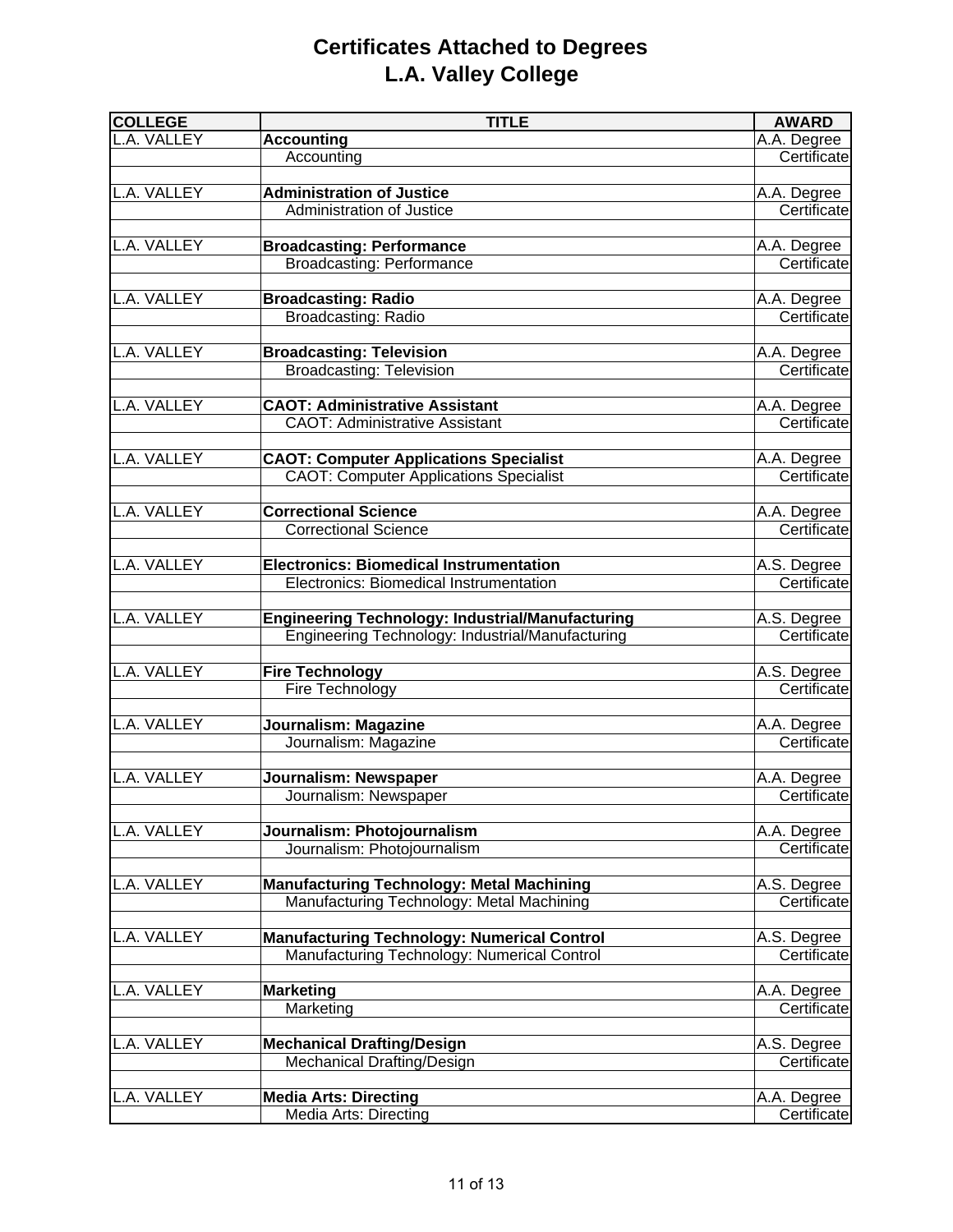# **Certificates Attached to Degrees L.A. Valley College**

| <b>COLLEGE</b> | TITLE                                       | <b>AWARD</b> |
|----------------|---------------------------------------------|--------------|
| L.A. VALLEY    | <b>Media Arts: Post-Production</b>          | A.A. Degree  |
|                | <b>Media Arts: Post-Production</b>          | Certificate  |
|                |                                             |              |
| L.A. VALLEY    | <b>Media Arts: Producing</b>                | A.A. Degree  |
|                | Media Arts: Producing                       | Certificate  |
|                |                                             |              |
| L.A. VALLEY    | <b>Media Arts: Screenwriting</b>            | A.A. Degree  |
|                | Media Arts: Screenwriting                   | Certificate  |
|                |                                             |              |
| L.A. VALLEY    | <b>Real Estate</b>                          | A.A. Degree  |
|                | <b>Real Estate</b>                          | Certificate  |
|                |                                             |              |
| L.A. VALLEY    | <b>Respiratory Therapy</b>                  | A.S. Degree  |
|                | <b>Respiratory Therapy</b>                  | Certificate  |
|                |                                             |              |
| L.A. VALLEY    | <b>Solar Energy Design &amp; Management</b> | A.S. Degree  |
|                | Solar Energy Design & Management            | Certificate  |
|                |                                             |              |
| L.A. VALLEY    | <b>Sustainable Construction Management</b>  | A.A. Degree  |
|                | <b>Sustainable Construction Management</b>  | Certificate  |